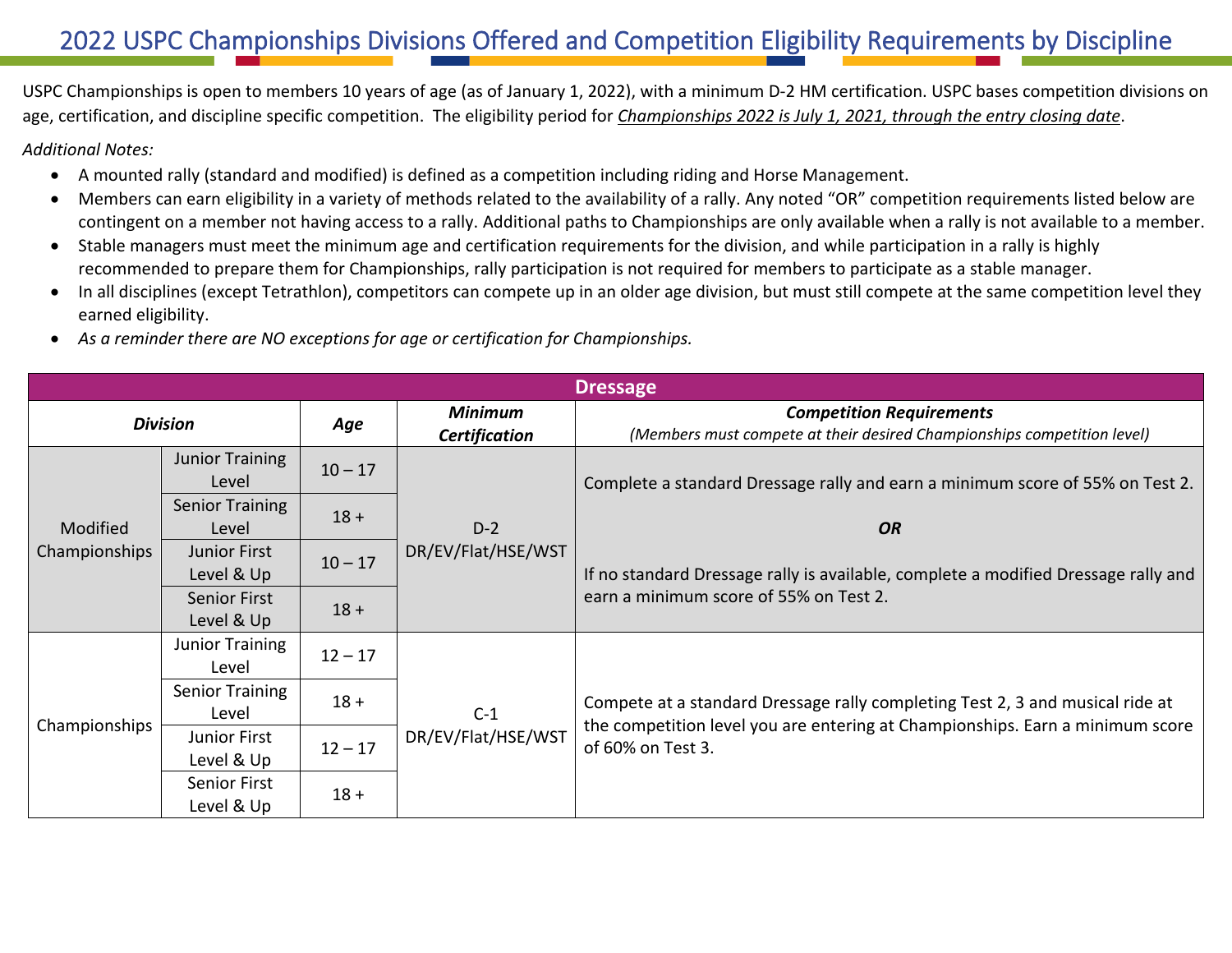| <b>Eventing</b> |                                  |           |                                        |                                                                                                                                                                                                                                                                                                 |  |  |  |
|-----------------|----------------------------------|-----------|----------------------------------------|-------------------------------------------------------------------------------------------------------------------------------------------------------------------------------------------------------------------------------------------------------------------------------------------------|--|--|--|
| <b>Division</b> |                                  | Age       | <b>Minimum</b><br><b>Certification</b> | <b>Competition Requirements</b><br>(In all competitions, members must compete at or above their desired Championships<br>competition level)                                                                                                                                                     |  |  |  |
|                 | Junior Beginner<br><b>Novice</b> | $10 - 17$ |                                        | Complete a standard Eventing rally and one USEA recognized event, both with numerical<br>scores.                                                                                                                                                                                                |  |  |  |
|                 | Senior Beginner<br><b>Novice</b> | $18 +$    |                                        | <b>OR</b><br>If no standard Eventing rally is available, complete a modified Eventing rally and one USEA                                                                                                                                                                                        |  |  |  |
|                 | <b>Junior Novice</b>             | $10 - 17$ | D-2 EV/HSE                             | recognized event, both with numerical scores.<br><b>OR</b><br>If no modified Eventing rally available, complete two USEA recognized events, both with                                                                                                                                           |  |  |  |
| Modified        | <b>Senior Novice</b>             | $18 +$    |                                        | numerical scores. Complete a mounted standard rally as a rider at a D-2 or above HM<br>certification level and prove Vet Box knowledge.                                                                                                                                                         |  |  |  |
| Championships   | <b>Junior Training</b>           | $10 - 17$ | D-2 EV/HSE                             | Complete a standard Eventing rally and two USEA recognized events, all with numerical<br>scores.<br><b>OR</b><br>If no standard Eventing rally is available, complete a modified Eventing rally and two USEA                                                                                    |  |  |  |
|                 | <b>Senior Training</b>           | $18 +$    |                                        | recognized event all with numerical scores.<br><b>OR</b><br>If no modified Eventing rally available, complete three USEA recognized events, all with<br>numerical scores. Complete a mounted standard rally as a rider at a D-2 or above HM<br>certification level and prove Vet Box knowledge. |  |  |  |
|                 | Junior Beginner<br>Novice        | $12 - 17$ | $C-1$<br>EV/HSE                        | Complete a standard Eventing rally and one USEA recognized event with no more than 20<br>XC jumping penalty points total between the two competitions.                                                                                                                                          |  |  |  |
|                 | Senior Beginner<br>Novice        | $18 +$    |                                        | <b>OR</b><br>If no standard Eventing rally is available, complete two USEA recognized events with no<br>more than 20 XC jumping penalty points between the two competitions. Complete a<br>mounted standard rally as a rider at a C-1 or above HM certification level and prove Vet             |  |  |  |
|                 | <b>Junior Novice</b>             | $12 - 17$ |                                        |                                                                                                                                                                                                                                                                                                 |  |  |  |
|                 | <b>Senior Novice</b>             | $18 +$    |                                        | Box knowledge.                                                                                                                                                                                                                                                                                  |  |  |  |
| Championships   | <b>Junior Training</b>           | $12 - 17$ |                                        | Complete standard Eventing rally and two USEA recognized events with no more than 20<br>XC jumping penalty points between the three competitions.                                                                                                                                               |  |  |  |
|                 | <b>Senior Training</b>           | $18 +$    | $C-1$<br>EV/HSE                        | <b>OR</b><br>If no standard Eventing rally is available, complete three USEA recognized events with no                                                                                                                                                                                          |  |  |  |
|                 | Junior<br>Preliminary            | $12 - 17$ |                                        | more than 20 XC jumping penalty points between the three competitions. Complete a<br>mounted standard rally as a rider at a C-1 or above HM certification level and prove Vet                                                                                                                   |  |  |  |
|                 | Senior<br>Preliminary            | $18 +$    |                                        | Box knowledge.                                                                                                                                                                                                                                                                                  |  |  |  |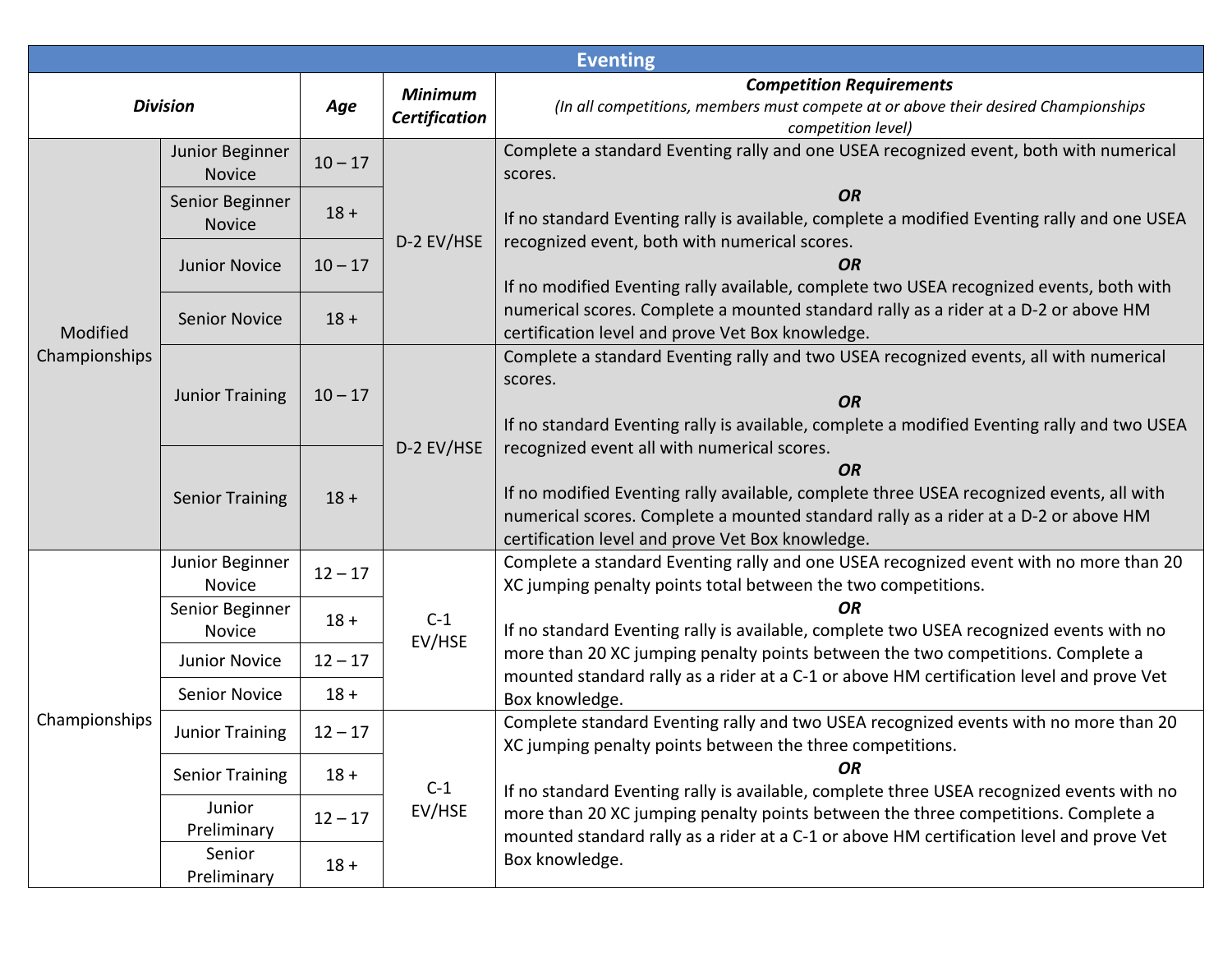| <b>Games</b>              |                     |           |                                        |                                                                                                                                                  |  |  |  |
|---------------------------|---------------------|-----------|----------------------------------------|--------------------------------------------------------------------------------------------------------------------------------------------------|--|--|--|
| <b>Division</b>           |                     | Age       | <b>Minimum</b><br><b>Certification</b> | <b>Competition Requirements</b><br>(Members must compete at their desired Championships competition level,<br>and play a minimum of eight games) |  |  |  |
|                           | Youth Intermediate  | $10 - 14$ |                                        | Complete a standard Games rally.                                                                                                                 |  |  |  |
| Modified<br>Championships | Junior Intermediate | $15 - 17$ | $D-2$<br>DR/EV/Flat/HSE/WST            | <b>OR</b><br>If no standard Games rally is available in discipline, complete a modified Games                                                    |  |  |  |
|                           | Senior Intermediate | $18 +$    |                                        | rally.                                                                                                                                           |  |  |  |
|                           | Youth Intermediate  | $12 - 14$ |                                        | Complete a standard Games rally.                                                                                                                 |  |  |  |
|                           | Junior Intermediate | $15 - 17$ |                                        |                                                                                                                                                  |  |  |  |
| Championships             | Senior Intermediate | $18 +$    | $C-1$                                  |                                                                                                                                                  |  |  |  |
|                           | Youth Open          | $12 - 14$ | DR/EV/Flat/HSE/WST                     |                                                                                                                                                  |  |  |  |
|                           | Junior Open         | $15 - 17$ |                                        |                                                                                                                                                  |  |  |  |
|                           | Senior Open         | $18 +$    |                                        |                                                                                                                                                  |  |  |  |

| <b>Polocrosse</b> |               |        |                              |                                                                                      |  |  |  |
|-------------------|---------------|--------|------------------------------|--------------------------------------------------------------------------------------|--|--|--|
| <b>Division</b>   |               | Age    | <b>Minimum Certification</b> | <b>Competition Requirements</b>                                                      |  |  |  |
|                   |               |        |                              | (Members must compete at their desired Championships competition level)              |  |  |  |
|                   |               |        | D-2 DR/EV/Flat/HSE/WST       | Complete a standard Polocrosse rally.                                                |  |  |  |
|                   | <b>Novice</b> | $10 +$ |                              | OR                                                                                   |  |  |  |
|                   |               |        |                              | If no standard Polocrosse rally is available, complete a modified Polocrosse rally.  |  |  |  |
| Modified          |               |        |                              | OR                                                                                   |  |  |  |
| Championships     | Intermediate  |        |                              | If no modified Polocrosse rally available, complete in an APA play-day or tournament |  |  |  |
|                   |               | $10 +$ |                              | and complete a mounted rally as a rider or stable manager at a D-2 or above          |  |  |  |
|                   |               |        |                              | certification level.                                                                 |  |  |  |
|                   | <b>Novice</b> | $12 +$ |                              | Complete a standard Polocrosse rally.                                                |  |  |  |
| Championships     |               |        | $C-1$<br>DR/EV/Flat/HSE/WST  | OR                                                                                   |  |  |  |
|                   | Intermediate  | $12 +$ |                              | If no standard Polocrosse rally is available, complete an APA sanctioned tournament  |  |  |  |
|                   |               |        |                              | and complete a mounted standard regional rally as a rider or stable manager at a C-1 |  |  |  |
|                   | Advanced      | $12 +$ |                              | or above HM certification level.                                                     |  |  |  |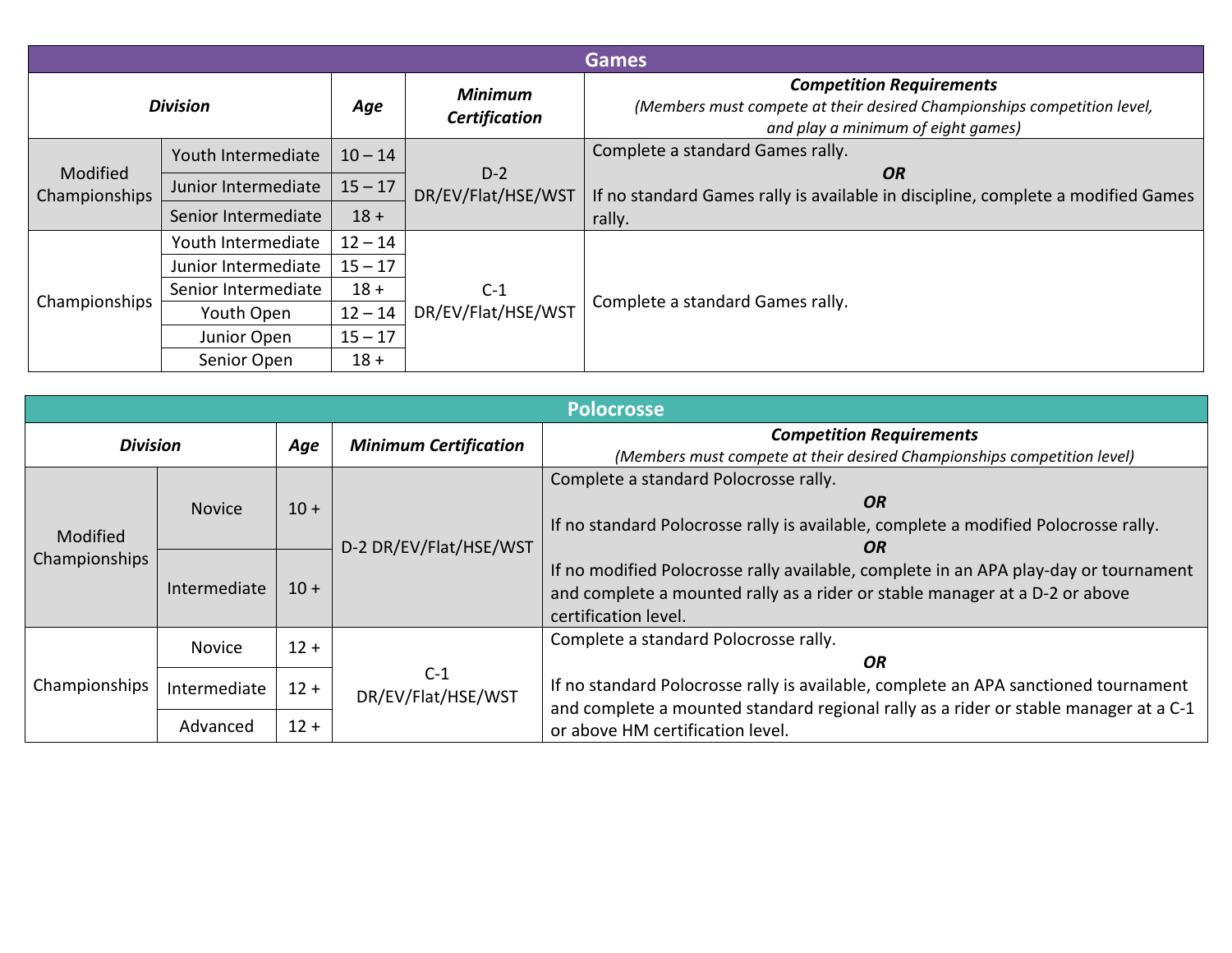| Quiz            |              |           |                                                          |                                                                                                            |  |  |  |
|-----------------|--------------|-----------|----------------------------------------------------------|------------------------------------------------------------------------------------------------------------|--|--|--|
| <b>Division</b> |              | Age       | <b>Minimum</b><br><b>Certification</b>                   | <b>Competition Requirements</b><br>(Members must compete at their desired Championships competition level) |  |  |  |
|                 | Novice D     | $10 - 11$ | Complete a standard Quiz rally.<br>$D-2$ HM<br><b>OR</b> |                                                                                                            |  |  |  |
| Modified        | Novice C     | $10 - 11$ |                                                          |                                                                                                            |  |  |  |
| Championships   | Junior D     | $12 - 17$ |                                                          | If no standard Quiz rally is available in discipline, complete a modified Quiz rally.                      |  |  |  |
|                 | Senior D     | $18 +$    |                                                          |                                                                                                            |  |  |  |
|                 | Junior D     | $12 - 17$ | $D-3$<br>HM                                              | Complete a standard Quiz rally.                                                                            |  |  |  |
|                 | Junior C/H-B | $12 - 17$ |                                                          |                                                                                                            |  |  |  |
| Championships   | Senior D     | $18 +$    |                                                          |                                                                                                            |  |  |  |
|                 | Senior C/H-B | $18 +$    |                                                          |                                                                                                            |  |  |  |
|                 | $H-B/H/H-A$  | $14 +$    |                                                          |                                                                                                            |  |  |  |

| <b>Show Jumping</b>       |                                  |           |                                        |                                                                                                                                                                                                                                                                                                                                                                                                                                                              |  |  |  |
|---------------------------|----------------------------------|-----------|----------------------------------------|--------------------------------------------------------------------------------------------------------------------------------------------------------------------------------------------------------------------------------------------------------------------------------------------------------------------------------------------------------------------------------------------------------------------------------------------------------------|--|--|--|
| <b>Division</b>           |                                  | Age       | <b>Minimum</b><br><b>Certification</b> | <b>Competition Requirements</b><br>(Members must compete at their desired Championships competition level. Only jumping<br>penalties (rails, refusals, etc.) count towards maximum penalties listed below.)                                                                                                                                                                                                                                                  |  |  |  |
| Modified<br>Championships | Junior Introductory              | $10 - 17$ | D-2 EV/HSE                             | Complete a standard SJ rally with a minimum of 2 rounds showing a numerical score<br>and 24 or fewer total jumping faults.                                                                                                                                                                                                                                                                                                                                   |  |  |  |
|                           | Senior Introductory              | $18 +$    |                                        | <b>OR</b><br>If no standard SJ rally is available, complete a modified SJ rally and complete a<br>minimum of 2 rounds with a numerical scores and 24 or fewer total jumping faults.<br>OR<br>If no modified SJ rally is available, complete two rounds at the USPC competition level<br>height with a numerical score and 24 or fewer total jumping faults. Also complete a<br>mounted standard rally as a rider at the D-2 or above HM certification level. |  |  |  |
|                           | Junior Developing<br>Horse/Rider | $10 - 17$ |                                        |                                                                                                                                                                                                                                                                                                                                                                                                                                                              |  |  |  |
|                           | Senior Developing<br>Horse/Rider | $18 +$    |                                        |                                                                                                                                                                                                                                                                                                                                                                                                                                                              |  |  |  |
|                           | Junior Introductory              | $12 - 17$ | $C-1$<br>EV/HSE                        | Complete a standard SJ rally with a minimum of 3 rounds showing a numerical score<br>and 12 or fewer total jumping faults.<br>OR.<br>If no standard SJ rally is available, complete three rounds at the USPC competition<br>level height with a numerical score and 12 or fewer total jumping faults. Also<br>participate in a mounted standard rally as a rider at the C-1 or above HM certification<br>level.                                              |  |  |  |
|                           | Senior Introductory              | $18 +$    |                                        |                                                                                                                                                                                                                                                                                                                                                                                                                                                              |  |  |  |
| Championships             | Junior Developing<br>Horse/Rider | $12 - 17$ |                                        |                                                                                                                                                                                                                                                                                                                                                                                                                                                              |  |  |  |
|                           | Senior Developing<br>Horse/Rider | $18 +$    |                                        |                                                                                                                                                                                                                                                                                                                                                                                                                                                              |  |  |  |
|                           | Junior Advanced                  | $12 - 17$ |                                        |                                                                                                                                                                                                                                                                                                                                                                                                                                                              |  |  |  |
|                           | Senior Advanced                  | $18 +$    |                                        |                                                                                                                                                                                                                                                                                                                                                                                                                                                              |  |  |  |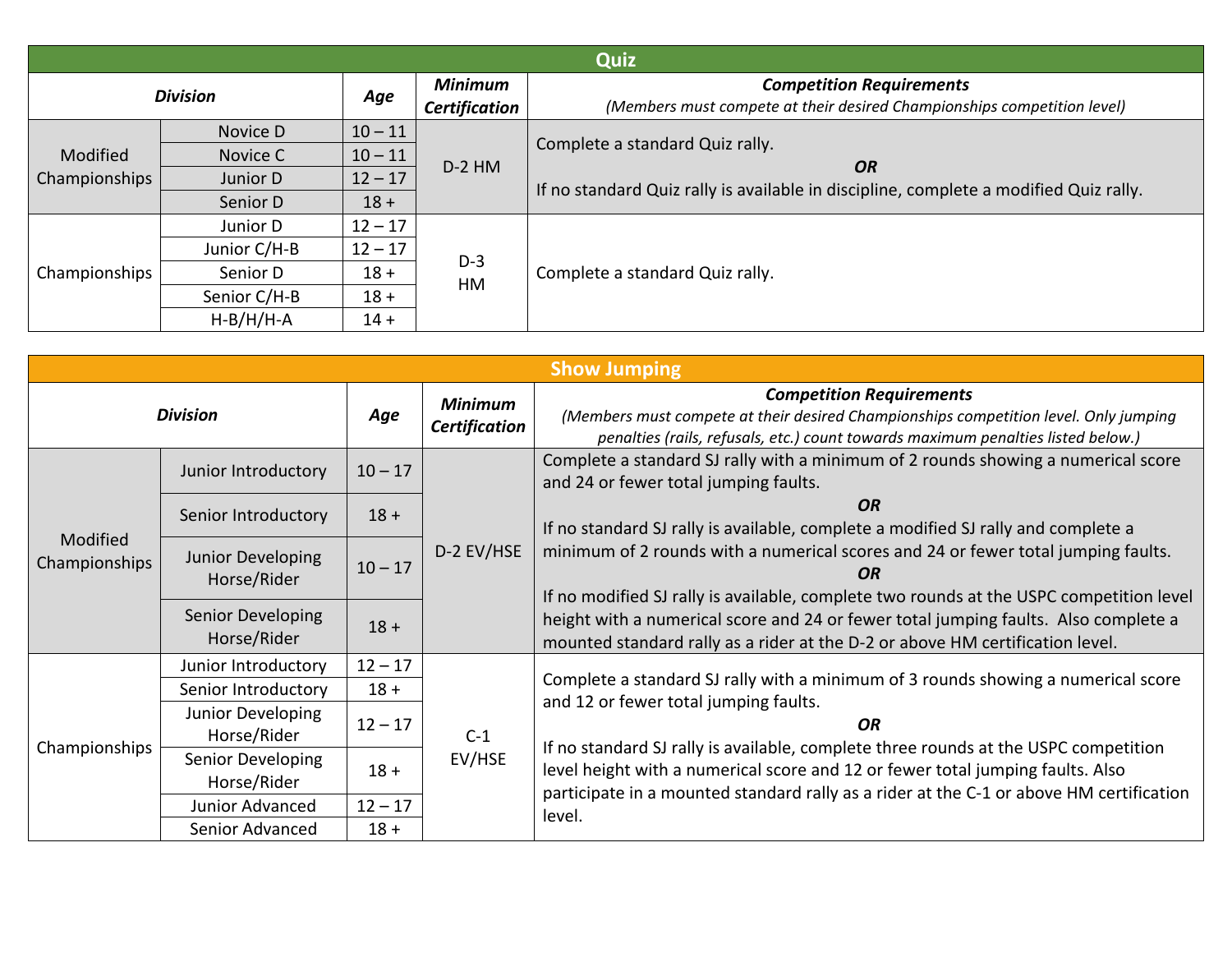|                                      | <b>Tetrathlon</b> |           |                                 |                                                                                                                                                                                                                                               |  |  |  |  |
|--------------------------------------|-------------------|-----------|---------------------------------|-----------------------------------------------------------------------------------------------------------------------------------------------------------------------------------------------------------------------------------------------|--|--|--|--|
| <b>Division</b><br>(Female and Male) |                   | Age       | <b>Minimum</b><br>Certification | <b>Competition Requirements</b><br>(Members must compete at their desired Championships competition level)                                                                                                                                    |  |  |  |  |
|                                      | Pre-Novice        | $10 - 11$ |                                 | Complete a standard Tetrathlon rally jumping at least 2'3" in the riding                                                                                                                                                                      |  |  |  |  |
|                                      | <b>Novice</b>     | $12 - 13$ |                                 | phase.<br>OR                                                                                                                                                                                                                                  |  |  |  |  |
|                                      | Intermediate      | $14 - 15$ | D-2 EV/HSE                      | If no standard Tetrathlon rally is available, complete a modified Tetrathlon                                                                                                                                                                  |  |  |  |  |
| Modified<br>Championships            | Junior            | $16 - 17$ |                                 | rally and jump a minimum of 2'3" in the riding phase.<br><b>OR</b>                                                                                                                                                                            |  |  |  |  |
|                                      | Senior            | $18 +$    |                                 | If no modified Tetrathlon rally is available, complete a mounted standard<br>rally as a rider at or above the D-2 HM certification level jumping, a<br>minimum of 2'3" in the riding phase, and submit run and swim times at the<br>distance. |  |  |  |  |
| Championships                        | <b>Novice</b>     | $12 - 13$ | $C-1$                           | Complete a standard Tetrathlon rally, earning a total minimum score of 2600<br>and a minimum score of 550 in the riding phase.<br><b>OR</b>                                                                                                   |  |  |  |  |
|                                      | Intermediate      | $14 - 15$ | EV/HSE                          | If no standard Tetrathlon rally is available, complete a mounted standard<br>rally as a rider at or above the C-1 HM certification the level and submit run<br>and swim times at the distance.                                                |  |  |  |  |
|                                      | Junior            | $16 - 17$ | $C-1$                           | Complete a standard Tetrathlon rally, earning a total minimum score of 2800<br>and a minimum score of 550 in the riding phase.<br><b>OR</b>                                                                                                   |  |  |  |  |
|                                      | Senior            | $18 +$    | EV/HSE                          | If no standard Tetrathlon rally is available, complete a mounted standard<br>rally as a rider at or above the C-1 HM certification level, jumping a minimum<br>of 2'3" in the riding phase, and submit run and swim times at the distance.    |  |  |  |  |